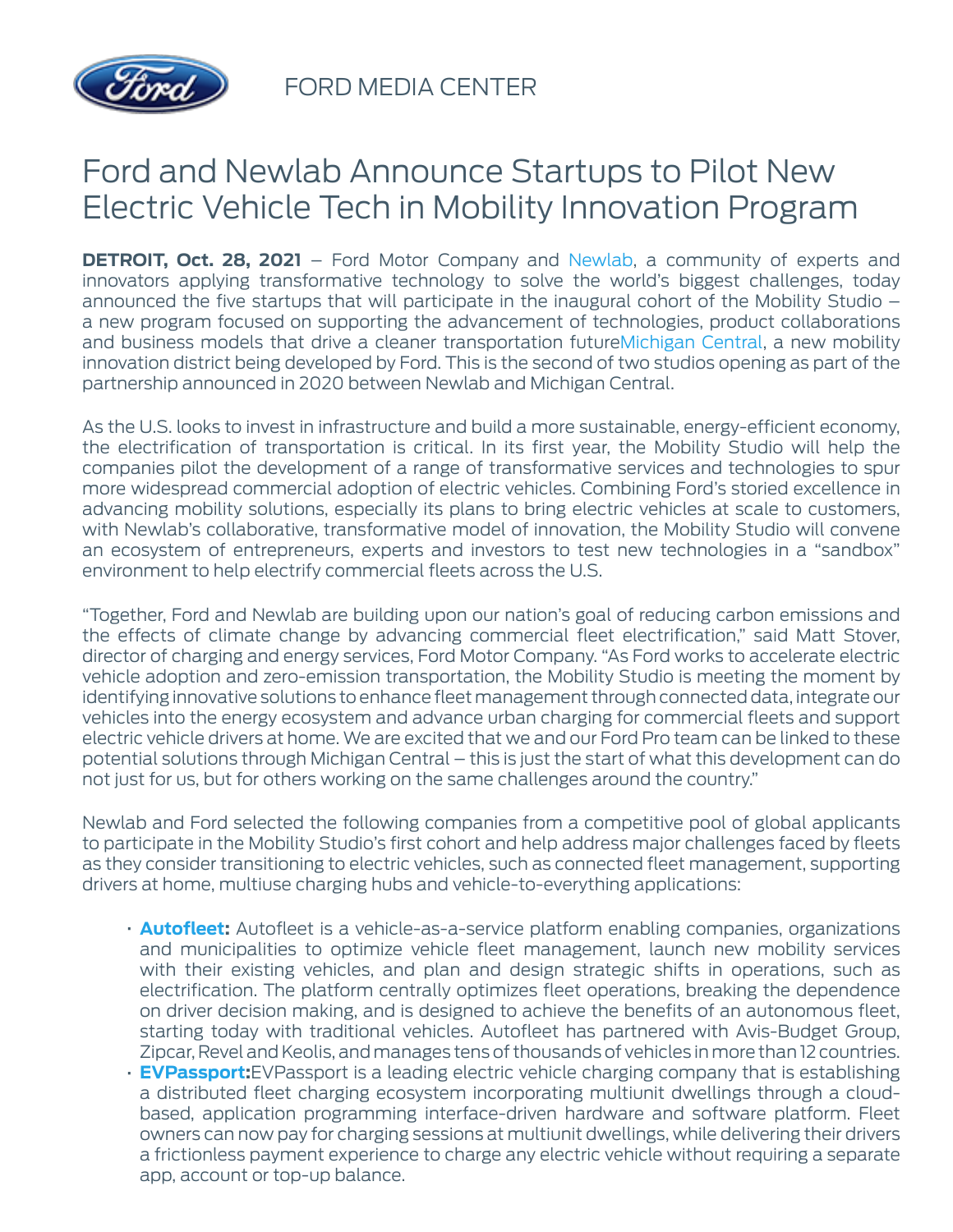- **[Fermata Energy](http://www.fermataenergy.com/):** Fermata provides a complete solution that lets electric vehicles receive power from and provide power back to the grid and to buildings by integrating software, hardware options and knowledge, turning electric vehicles into energy storage assets that combat climate change, increase resilience and dramatically lower cost of ownership.
- **[Rhombus Energy Solutions:](http://www.rhombusenergysolutions.com/)**Dearborn, Michigan-based Rhombus develops new electric grid infrastructure, energy distribution and management systems, as well as advanced charging solutions to speed the adoption of electric vehicles. Rhombus builds bidirectional charging networks for electric passenger cars and high-power electric fleets – such as buses, garbage trucks and delivery vehicles – along with energy management software, power conversion, storage systems and microgrid applications to maximize the efficient, clean energy distribution capabilities of electric vehicles.
- **[SparkCharge](http://www.sparkcharge.io/):** "Currently," by SparkCharge a charging-as-a-service platform is a mobile, on-demand electric vehicle charging network built to make charging easy and convenient while addressing gaps in the charging infrastructure. Through the company's mobile app, Currently, subscribers can have the charge delivered to their vehicle on the spot, utilizing SparkCharge's portable, modular charging unit, The Roadie. Currently is operating in Dallas, Los Angeles and San Francisco, with plans to expand to several more cities soon. You can download Currently today for both iOS and Android.

"We are excited to welcome the Mobility Studio's first member cohort – an incredible slate of innovative companies determined to create a clean, electrified and connected future," said Shaina Horowitz, vice president of product and programs, Newlab. "With zero-emission transportation and electrification at a tipping point nationwide, the Mobility Studio strategically sought out innovative teams that will accelerate electric vehicle adoption and help to slash greenhouse gas emissions through the development of cutting-edge mobility solutions."

"Our vision for Michigan Central is a thriving innovation district that brings together the diverse talent needed to solve complex mobility challenges, especially around key areas like electric vehicle technologies and business models," said Roshni Shokar, startup and entrepreneur engagement, Michigan Central. "That includes startups, researchers and technologists who are joining the Michigan Central community through the two launched studios in collaboration with Newlab to explore, develop and test new solutions that have the potential to improve access and equity for all."

This past spring, the Mobility Studio announced an open call for companies developing frontier technologies and novel products to apply to participate in the first cohort. In the coming months, member companies will work closely with Newlab, Ford and industry stakeholders to deploy technologies and services that help make electric vehicle commercial fleets economically and logistically viable – underscoring the growing consensus that building a clean, resilient energy future means rapidly electrifying transportation. While the studio ultimately lives within Michigan Central, the startups in the first cohort will test in different locations across the country.

Michigan Central, a new mobility district under development in Corktown, and Newlab, home to more than 800 engineers, entrepreneurs and inventors applying transformative technologies to things that matter, are working to foster an innovation ecosystem committed to helping shape the future of transportation in a way that benefits everyone. Ford's vision for its Michigan Central development, in Detroit's oldest neighborhood, is to serve as an open platform for collaboration – drawing the best minds from around the city and around the world to co-create and test mobility solutions on real-world streets, in real-world situations.

Details about the studio can be found on the [Mobility Studio webpage](https://newlab.com/studios/mobility-studio/). To learn more or get involved with any of the studio's projects, contact the team at [mobility@newlab.com](mailto:mobility@newlab.com).